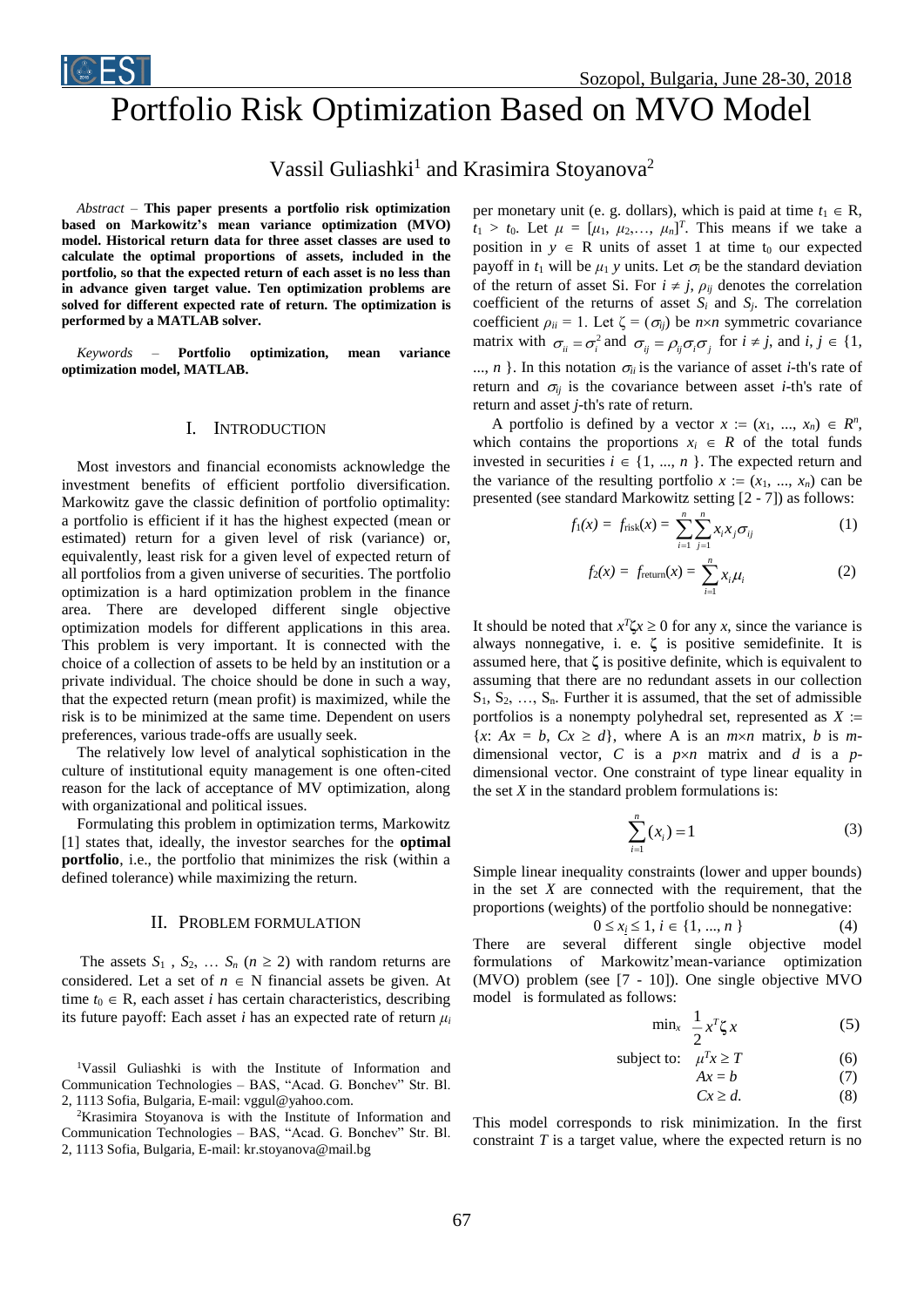

less than *T*. In case the problem formulation includes varying *T* between  $T_{\text{min}}$  and  $T_{\text{max}}$ , there will be obtained efficient portfolios.

# *Defining Efficiency*

The notion of defining an optimal set of portfolio weights to optimize risk and return is the basis of Markowitz portfolio efficiency. The efficiency criterion states:

A portfolio P\* is MV efficient if it has least risk for a given level of portfolio expected return.

The MV efficiency criterion is equivalent to maximizing expected portfolio return for a given level of portfolio risk.

A portfolio P\* is MV efficient if it has the maximum expected return for a given level of portfolio risk.

Which formulation of portfolio efficiency is used is a matter of convenience.

#### *Optimization Constraints*

Linear constraints are generally included in institutional MV portfolio optimization. For example, optimizations typically assume that portfolio weights sum to 1(budget constraint eq. 3) and are nonnegative (no-short-selling constraint eq.4). The budget condition is a linear equality constraint on the optimization. The no-short-selling condition is a set of sign constraints or linear inequalities (one for each asset in the optimization) and reflects avoidance of unlimited liability investment often required in institutional contexts. In practice, optimizations often include many additional linear inequality and equality constraints, particularly for equity portfolios.

#### *Computer Algorithms*

Several algorithms are available for calculating MV efficient portfolios. Quadratic programming is the technical term for the numerical analysis procedure used to compute MV efficient portfolio in practice. Quadratic programming algorithms allow maximization of expected return and minimization of the variance, subject to linear equality and inequality constraints (see [11 - 13]).

Many algorithms are used for computing MV efficient portfolios. The choice may depend on convenience, computational speed, number of assets, number and character of constraints, and required accuracy.

# III. ASSETS DATA USED

Equity portfolio optimization is typical application of MV optimization in asset management. The assets generally include broad asset categories, such as U.S. equities and corporate and government bonds, international equities and bonds, real estate, hedge funds, and venture capital. Sample means, variances, and correlations, based on monthly, quarterly, or annual historic data, may serve as starting points for optimization input estimates. In this study the Markovitz's MVO model is applied to the problem of constructing a longonly portfolio of *French stocks*, *US bonds* and *cash deposit*. Historical return data for these three asset classes are used to calculate the optimal proportions of assets, included in a portfolio, so that the expected return of each asset is no less

than in advance given target value. It should be noted that the most MVO models combine historical data with other indicators such as earnings estimates, analyst ratings, valuation and growth metrics, etc. This study differs from the above mentioned approaches. It is focused on the price based estimates for expositional simplicity.

# IV. ILLUSTRATIVE EXAMPLE

The 10-year Treasury bond index (CBOE Interest Rate 10 Year T No (^TNX) for the returns on *bonds* and the EURONEXT 100 (^N100) index for the returns on *stocks*, are used. It is assumed that the cash is invested in a money market account whose return is the 1% – deposit *interest rate*. For each asset historic data are used including the annual times series for the "Total Return" from November 1999 through February 2018, e.g. for 220 months period (see [14, 15]).

Let the "Total Return" for asset  $i = 1,2,3$ ; and  $t = 0,...,t_f$ [months], be denoted by  $I_{it}$ . Here  $t = 0$  corresponds to November 1999, and  $t = t_f$  corresponds to February 2018. For each asset *i* the raw data  $I_{it}$ ,  $t = 0,...,t_f$ , can be converted into rates of return  $r_{it}$ ,  $t = 0,...,t_f$  [months], by means of the formula:

$$
r_{it} = \frac{I_{i,t} - I_{i,t-1}}{I_{i,t-1}}
$$
(9)

Let the random rate of return of asset *i* be denoted by *Ti*. From the historical data we can compute the arithmetic mean rate of return for each asset:

$$
\bar{r}_i = \frac{1}{t_f} \sum_{t=1}^{t_f} r_{it} \tag{10}
$$

obtaining for the concrete example the result in Table1:

**Table 1. Arithmetic mean rate of return for each asset**

|                                | <b>Bonds</b> |       | Interest rate |
|--------------------------------|--------------|-------|---------------|
| Arithmetic mean $\bar{r}_{it}$ | 0,02024%     | 0.13% | 0,084545%     |

Since the rates of return are multiplicative over time, it is preferred the geometric mean to be used instead of arithmetic mean. The *geometric mean* is the constant monthly rate of return, that needs to be applied in months  $t = 0$  through  $t =$  $t_f$ –1, in order to get the compounded Total Return  $I_{itf}$ , starting from *Ii0*. The formula for the geometric mean is:

$$
\mu_i = \left(\prod_{t=1}^{t_f} (1 + r_{it})\right)^{\frac{1}{t_f}} - 1 \tag{11}
$$

The results for the test example are presented in Table 2:

# **Table 2. Geometric mean rate of return for each asset**

|                        | <b>Bonds</b> | <b>Stocks</b>  | Interest rate |
|------------------------|--------------|----------------|---------------|
| Geometric mean $\mu_i$ | 0.36%        | <b>0.0123%</b> | 0.085%        |

Further the covariance matrix is computed: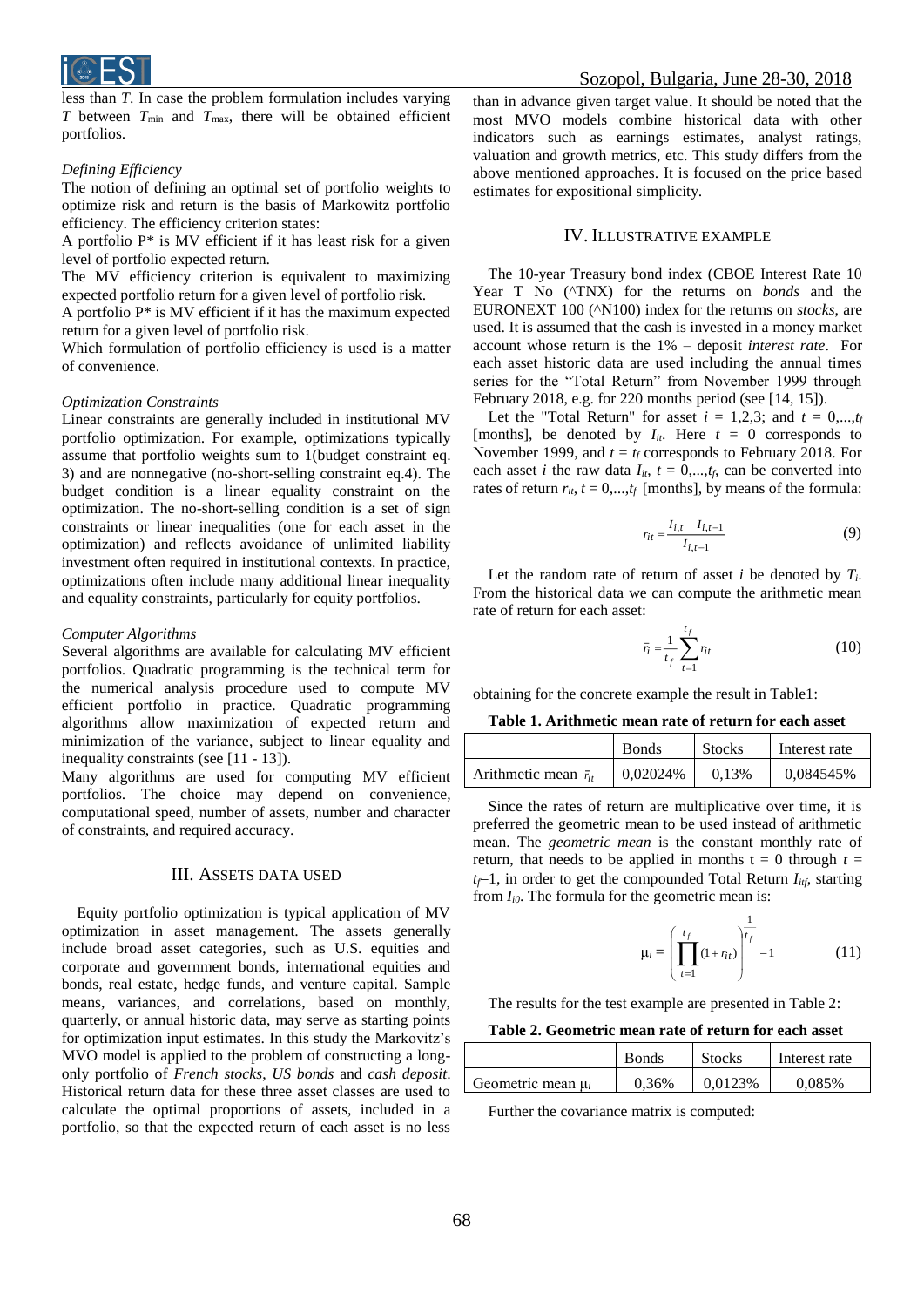

$$
cov(T_i, T_j) = \frac{1}{t_f} \sum_{t=1}^{t_f} (r_{it} - \bar{r}_i)(r_{jt} - \bar{r}_j)
$$
(12)

For the test example considered the covariance matrix is presented in Table 3:

# **Table 3. Covariance matrix for the test example**

| Covariance    | <b>Bonds</b>   | <b>Stocks</b> | Interest rate |
|---------------|----------------|---------------|---------------|
| <b>Bonds</b>  | 0.0076611701   | $-0.00011479$ | -0.000000115  |
| <b>Stocks</b> | $-0.00011479$  | 0.0023643199  | 0.0000000086  |
| Interest rate | $-0,000000115$ | 0,0000000086  | 0.0000000020  |

The volatility of the rate of return on each asset is computed:

$$
\sigma_i = \sqrt{\text{cov}(T_i, T_j)} \tag{13}
$$

The result is presented in Table 4:

#### **Table 4. Volatility of the rate of return for each asset**

|            | <b>Bonds</b> | <b>Stocks</b> | Interest rate |
|------------|--------------|---------------|---------------|
| Volatility | 0.0875       | 0,0486        | 0,0000447     |

Then the correlation matrix 
$$
\rho_{ij} = \frac{\text{cov}(T_i, T_j)}{\sigma_i \sigma_j}
$$
 is also computed

(see Table 5):

**Table 5. Correlation matrix for the test example**

| Correlation   | <b>Bonds</b> | <b>Stocks</b> | Interest rate |
|---------------|--------------|---------------|---------------|
| <b>Bonds</b>  |              | $-0.026993$   | $-0.029453$   |
| <b>Stocks</b> | $-0.026993$  |               | $-0.0039587$  |
| Interest rate | $-0.029453$  | $-0.0039587$  |               |

Using the covariance matrix from Table 3 the Quadratic Programming (QP) formulation of the portfolio optimization is:

$$
\min f = [0,0076611701x_B^2 + 2.(-0,00011479) x_B. x_S ++ 2.(-0,000000115)x_B. x_I + 0,0023643199x_S^2 ++ 2.0,0000000086x_S. x_I + 0,0000000020 x_I^2, (14)
$$

 $x$ *B*  $\frac{1}{2}$  *z* $\frac{1}{2}$   $\frac{1}{2}$   $\frac{1}{2}$   $\frac{1}{2}$   $\frac{1}{2}$   $\frac{1}{2}$   $\frac{1}{2}$   $\frac{1}{2}$   $\frac{1}{2}$   $\frac{1}{2}$   $\frac{1}{2}$   $\frac{1}{2}$   $\frac{1}{2}$   $\frac{1}{2}$   $\frac{1}{2}$   $\frac{1}{2}$   $\frac{1}{2}$   $\frac{1}{2}$   $\frac{1}{2}$   $\frac{1}{2}$   $\$ 

$$
x_B + x_S + x_I \geq T
$$
  
\n
$$
x_B + x_S + x_I = 1
$$
  
\n
$$
x_B, x_S, x_I \geq 0
$$

This problem is solved 10 times, correspondingly for rate of return  $T = 6\%, T = 6,5\%, ..., T = 10,5\%$  with increments of 0,5% by means of *fmincon* solver of MATLAB "Optimization Toolbox" [16], using the *Interior pint* algorithm.

# V. TEST RESULTS

Starting by  $T = 6\%$ , after 68 iterations the result presented on Fig. 1 obtained.

The optimization results for all ten optimization problems with different T-values by means of *fmincon* solver of MATLAB "Optimization Toolbox" are summarized in Table 6.

The curve of efficient frontier is presented on Fig. 2. Every optimal portfolio calculated is presented as a triangle lying on

# Sozopol, Bulgaria, June 28-30, 2018

the efficient frontier in the standard deviation / expected return plane.



Fig. 1. Optimal portfolio for  $T = 6\%$ 

The optimization results for all ten optimization problems with different T-values by means of *fmincon* solver of MATLAB "Optimization Toolbox" are summarized in Table 1 as follows:

**Table 6. Optimization results:** 

| Objective    | Rate of        | <b>Iterations</b> | <b>Total objective</b> |
|--------------|----------------|-------------------|------------------------|
| function $f$ | return $T[\%]$ |                   | function evaluations   |
| 2,57951566   | 6.             | 68                | 275                    |
| 2,67812314   | 6.5            | 68                | 275                    |
| 2,78430648   | 7.             | 68                | 291                    |
| 2.89806094   | 7.5            | 66                | 270                    |
| 3.01941047   | 8.             | 70                | 286                    |
| 3.14832022   | 8.5            | 67                | 273                    |
| 3.28481381   | 9.             | 67                | 279                    |
| 3.42888482   | 9.5            | 66                | 271                    |
| 3.58054119   | 10.            | 71                | 289                    |
| 3.73975732   | 10.5           | 67                | 274                    |



Fig. 2. The Efficient frontier curve